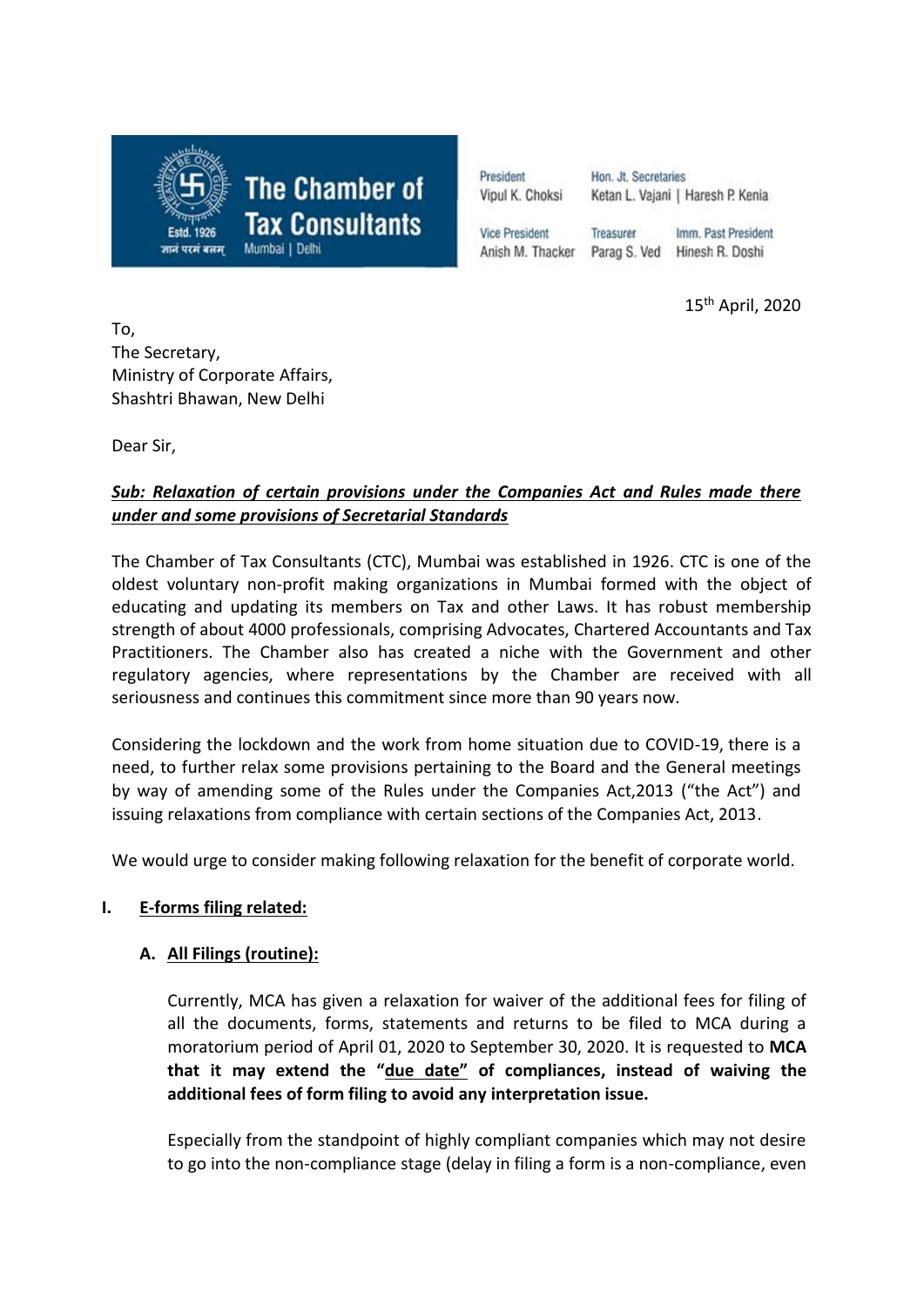if the additional fees is waived), it is important that due date, in itself, should undergo a change.

The Secretarial Auditor will report on the non-compliances in his report which is factually not the case.

In the Board's Report, in the Directors' Responsibility Statement the Directors may not be in a position state that they have complied with all the applicable laws, as these non-filings on time may amount to non-compliance of law.

#### **B. All filings (event based):**

- There are certain compliances/ transactions (against which even if the additional fees is waived) where the Company is not able to complete the corporate action without filing the forms.
- **MCA may kindly consider waiving the delay in filing of forms, related to the issue of share capital and debentures in order to reduce the compliance burden, for at least six months.**

### **C. Coverage of eForm MGT-14under Companies Fresh Start Scheme ("CFSS 2020")**

Under the Company Fresh Start Scheme, 2020 (CFSS 2020) launched by MCA, the eform MGT-14 is also covered.

However **earlier Section 403** of Companies Act, 2013 **restricted the filing of e-form MGT-14** where delay in filing was more than 270 days, i.e., which were being filed **beyond a period of 300 days from the date of event**. These forms could be filed only after seeking approval for Condonation of delay from the Central Government. The approval given by Central Government for condonation of delay was required to be filed with MCA in e-form INC-28 and then **only after entering the SRN (challan number) of e-form INC-28, the e-form MGT-14 could be filed with MCA**.

Subsequently, **Section 403 of Companies Act, 2013 was modified** vide Companies Amendment Act, 2017 with effect from 7<sup>th</sup> May 2018 which **allowed filing of MGT-14 even in cases where event date was beyond 300 days**. However, the relevant column in e-form MGT-14 which asked for SRN (Challan number) of e-form INC-28 (for filing Central Government's Order for Condonation of delay) still continues in e-form MGT-14. Hence, **even after the amendment in Section 403, technically Companies cannot file MGT-14 forms** where event date is beyond 300 days**, even though they are allowed to file these delayed forms legally**.

Now, under the CFSS 2020 also, due to the above-mentioned technical reason, e-form MGT-14 whose event date is beyond 300 days cannot be filed without undergoing the process of Condonation of Delay. Hence, **now even though there is no legal provision**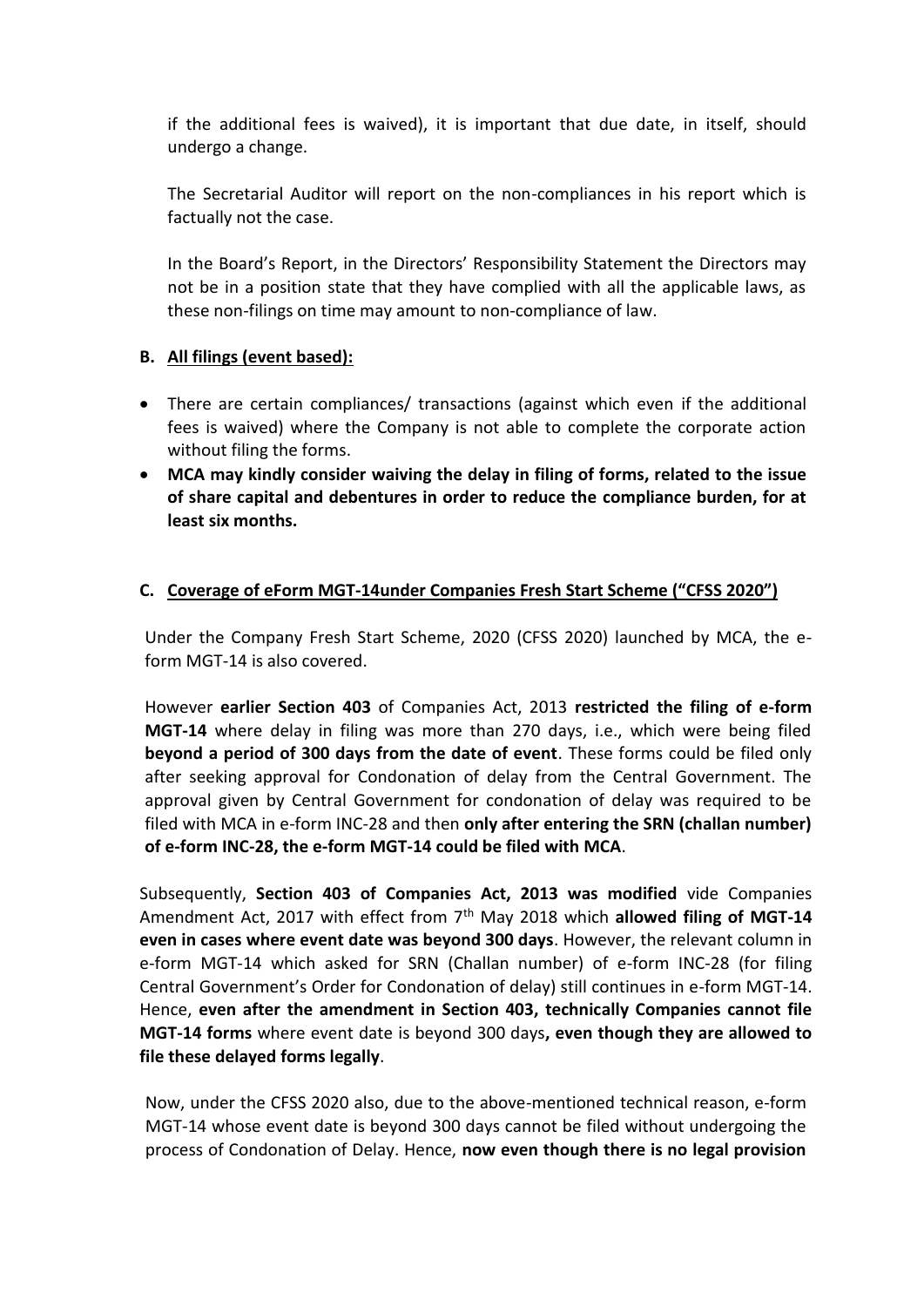**which restricts the filing of e-form MGT-14 beyond 300 days from the date of event, corporates are not able to file this e-form due to technical issue in the eform.** 

**Hence, in the backdrop of amendment in Section 403 in 2018, MCA may consider revising the version of e-form MGT-14 by removing the requirement of mentioning SRN of e-form INC-28 in cases where event date is beyond 300 days, so that corporates can avail benefit of this Scheme.**

#### **II. Extension of time for holding AGMs**

As per Section 96 of the Act, every company shall in each year hold its annual general meeting, other than first annual general meeting, within a period of six months from the date of closing of the financial year, and not more than fifteen months shall elapse between the date of one annual general meeting and that of the next.

Before the actual conduct of annual general meeting, lot of activities need to be conducted by companies with regard to finalisation and audit of financial statements, preparation and dispatch of Annual Report and making logistics arrangements for convening the annual general meeting.

**For the companies having financial year ending on 31st December 2019, the due date of convening Annual General meeting in the year 2020 is 30th June 2020.** Now, since we are already in the month of April 2020, and in the midst of lock-down situation due to Covid-19, it will be practically very difficult for such companies to complete all the activities prior to conducting the annual general meeting and conduct it by  $30<sup>th</sup>$  June 2020.

Third Proviso to section 96(1) of the Companies Act, 2013 provides that the Registrar may, for **any special reason**, extend the time within which any annual general meeting, other than first annual general meeting, shall be held, by a period not exceeding three months.

Similarly, **even in case of companies having financial year ending on 31st March 2020**, many companies would have conducted the last annual general meeting on various date ranging from April 2019 to June 2019 (without waiting till 30<sup>th</sup> September 2019), and hence the due date of annual general meeting in the year 2020 of such companies shall be on various dates ranging from July 2019 to September 2019**.**For all other companies, the due date of annual general meeting is by 30th September 2019. **Considering the lock-down situation, and the various activities which need to be worked out before convening the annual general meeting given that the financial year has ended just now, it will be very difficult for companies to complete all these activities and convene annual general meeting by 30th September 2020.**

Accordingly, it is proposed that **extension of 3 months may kindly be considered for conducting the AGM without approaching the ROC i.e. companies whose financial year is ending on 31st December 2019 be allowed to hold annual general meeting by 30th**